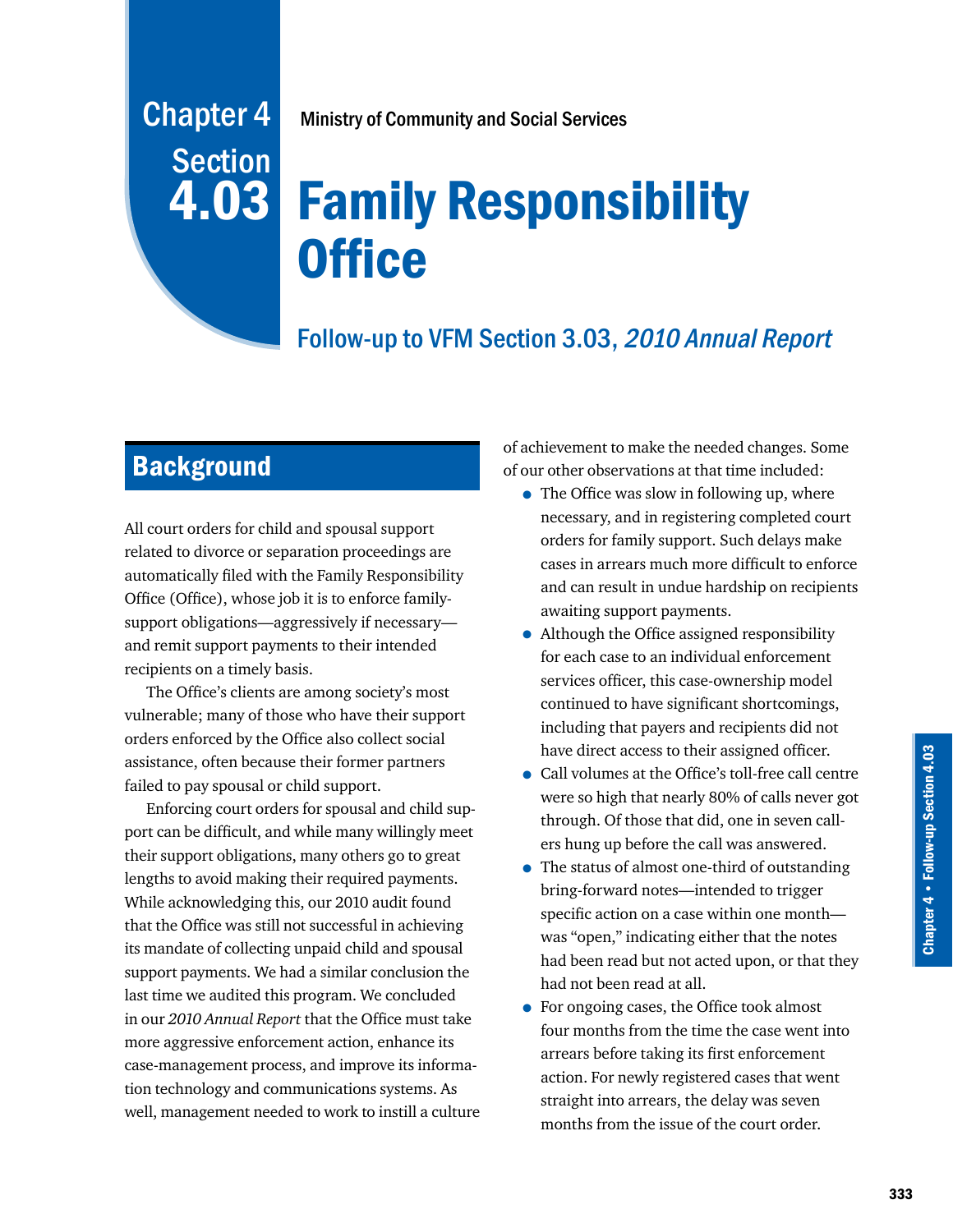- The Office acted in only one in four or one in five cases each year to, for example, take enforcement action, update case information, or track down delinquent payers.
- The Office had no quality control process or effective managerial oversight to assess whether enforcement staff have made reasonable efforts to collect outstanding amounts.
- The Office could not provide us with a detailed listing by individual account that added up to \$1.6 billion, which was the figure provided to us as the total outstanding arrears as of December 31, 2009.
- The statistical information supplied monthly to the Ministry of Community and Social Services did not provide a useful summary of the Office's successes and failures in collecting outstanding support payments or in achieving its other key operational objectives.
- Security weaknesses in the Office's information technology system put sensitive personal client information at risk of unauthorized access.
- On a positive note, accounting controls covering payments from support payers and the subsequent disbursement to intended recipients were generally satisfactory, and most support payments received were disbursed to clients within 48 hours of receipt.

We made a number of recommendations for improvement and received commitments from the Office that it would take action to address our concerns.

# STANDING COMMITTEE ON PUBLIC ACCOUNTS

The Standing Committee on Public Accounts held a hearing on this audit in March 2011. In May 2011, the Committee tabled a report in the Legislature resulting from this hearing. The report contained 16 recommendations and requested that the Office report back to the Committee with respect to the following:

- the results of its review of a pilot project in which a clerk employed by the Ministry of the Attorney General had been loaned to the Office to process documents passing between certain court districts and the Office and so reduce backlogs, the impact of the project on the Office's enforcement of family-support court orders, and whether the project will be expanded to other Ontario court districts;
- recent monthly statistics on calls to the call centre (calls answered, abandoned and blocked, broken down by local versus 1-800 calls) and the Office's efforts to report them quarterly on its website;
- recent monthly statistics on office staff absenteeism and attendance trends by branch;
- the Office's progress in obtaining suggestions for improvement from MPP constituency office caseworkers;
- the current status of outstanding bringforward notes (notes requiring follow-up action on a case to be taken within a month's time), the date by which the Office is to finish revising its policies and procedures for the proper use of these notes, and the Office's plan to routinely check and ensure that staff are issuing the notes appropriately;
- how other jurisdictions approach the enforcement of support orders to payers whose financial circumstances have temporarily and/ or unexpectedly declined;
- any steps the Office will take to determine whether enforcement officers are taking the most effective and appropriate enforcement actions, including using its new management system technology to proactively flag recommended enforcement actions;
- the Office's progress in negotiating with the Ministry of Health and Long-Term Care to have OHIP provide it with up-to-date payer contact information to help the Office enforce support orders;
- the best option for a caseload management model as determined by the Office's review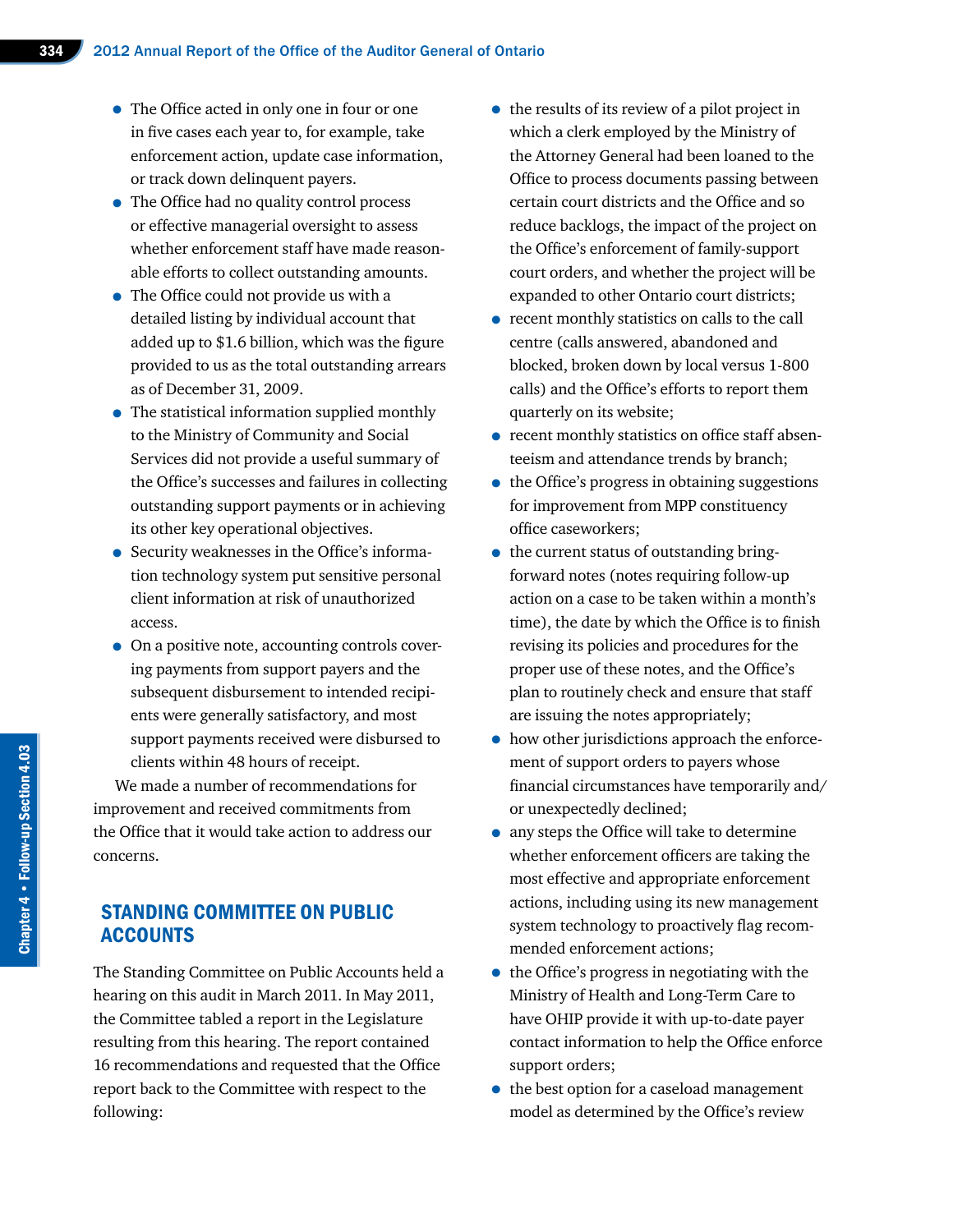of caseload management models in other jurisdictions;

- whether the Office is using its capability of determining at the end of each month if a payer has made his or her support payment, and if it is, whether the Office is sending a letter informing payers who have not paid that they are in arrears and have 15 days to respond or face further enforcement action, and if it is not, its reasons for not doing so;
- the results of the Office's analysis of support payments in arrears, including the amount the Office believes is recoverable and whether other jurisdictions can "write off" amounts deemed unrecoverable;
- highlights of the Office's expected September 2011 report on operational performance measures and its progress on instilling a more results-oriented culture in its workforce;
- whether the implementation of the Office's new case-management system is on schedule for spring 2012 and the timeline for the system's key phases;
- whether the case-management system will be able to search other ministries' databases within the bounds of privacy laws—for contact information on support payers in arrears; and
- the Office's strategy for training its workforce on each phase of the case-management system and its plans for evaluating whether the system meets its business needs.

The Committee also recommended that the Minister of Community and Social Services request early in the next Parliament that a government motion be introduced to establish a Select Committee under Standing Order 112(a) to undertake a comprehensive and comparative review of the Office.

The Office formally responded to the Committee in September 2011. A number of issues raised by the Committee were similar to our observations. Where the Committee's recommendations are similar to ours, this follow-up includes the recent actions reported by the Office to address the concerns raised by both the Committee and our 2010 audit.

# Status of Actions Taken on Recommendations

On the basis of information provided by the Office, we concluded that it had made some progress on all of our recommendations, with significant progress being made on several of them. Significant improvements have been made in registering support obligations and in introducing a casemanagement client-service model, and further improvements are expected once implementation of the new case-management technology system is completed. Efforts to reduce payments in arrears and suspense account balances and to improve performance measurement are ongoing.

The status of action taken on each of our recommendations was as follows.

# REGISTRATION OF SUPPORT OBLIGATIONS FOR ENFORCEMENT

#### Recommendation 1

*To maximize the likelihood of successfully collecting support obligations, and to help minimize hardships for recipients awaiting their support payments, the Family Responsibility Office should:*

- *work proactively with family courts in Ontario to encourage them to provide complete and accurate information on a more timely basis so that family-support obligations can be registered and enforced more promptly; and*
- *register and begin to administer new cases requiring no additional information within the Office's internal target of 30 days of receipt of the court order.*

#### Status

In our *2010 Annual Report* we noted that the Office received court orders, on average, 48 days after they had been issued by the courts, and there were no ongoing initiatives to encourage the courts to forward all support orders or separation agreements in a timely manner. We also found that on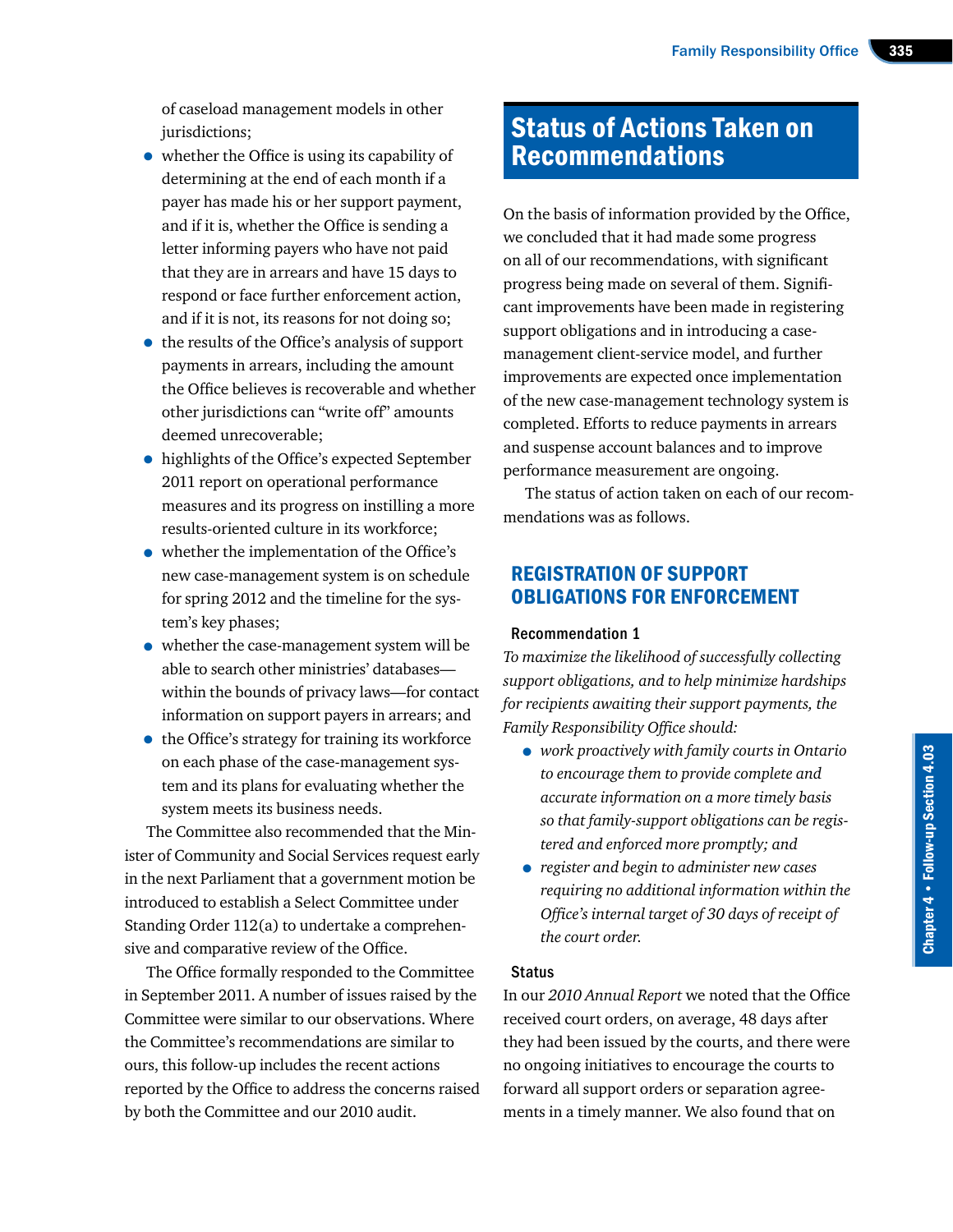average it took an additional 104 days for completed court orders to be registered in the Office's information system.

In its response to our report, the Office indicated that it had initiated direct outreach and was providing quarterly bulletins to the judiciary in an effort to improve the information exchange between the courts and the Office, and that it had refined the process it used for address verification to enable more timely registrations. It also indicated that it was initiating two pilot projects, one to provide courts with real-time electronic access to its database to expedite court decision-making on support arrears, and one to place a dedicated court clerk in its Office to speed up document flow.

The two pilot projects were initiated in September and October 2010, respectively. In the first, a high-volume court was given access to the Office's database in an attempt to expedite judicial decisionmaking by eliminating the need to adjourn cases until more financial information was obtained. The results were somewhat disappointing, as the Office's database was accessed only seven times by the court over the course of the 22-month pilot. In the second project, a court clerk was accommodated in the Office with ongoing access to the Office's database. The Office informed us that this project was much more successful, with the clerk often being able to process documents in substantially less time because it was no longer necessary to move between the Office and the courts. Many documents that typically took months to process were done within 24 to 48 hours. Although this project was originally planned to last only five months, the Office informed us that it had expanded it to include all main issuing courts in Ontario except the Superior Court of Justice in Toronto and the Ontario Court of Appeal.

In October 2010 the Office began to distribute a quarterly bulletin for the legal community, clients and other stakeholders to improve communication and information exchange with the courts. The bulletins contain details on new Office initiatives of possible interest to the courts; tips on drafting

support orders, dealing with licence suspensions and reinstatements, changing domestic contracts, enforcing support outside Ontario and other technical matters; and success stories about helping clients obtain needed support. At the time of our follow-up, six bulletins had been issued.

With respect to registrations, the Office informed us that it had conducted a blitz in January 2012 and successfully eliminated its backlog of case registrations. The Office's latest registration backlog report indicated that although another backlog developed in April and May 2012, it was fully addressed in June 2012. As of August 2012, the Office's backlog was minimal.

The Office also engaged a consulting firm in March 2011 to review its registration processes and help develop new policies and procedures for monitoring and following up on registration issues. The firm made a number of recommendations, and the Office informed us that it had implemented several key ones, including streamlining the routing of court orders, conducting trace-and-locate efforts to ensure the accuracy of client information, and calling new clients to let them know what to expect from the Office's support programs.

# CASE-MANAGEMENT MODELS

#### Recommendation 2

*Given the lack of effectiveness of the current caseownership model in improving the ability of the Family Responsibility Office to collect unpaid support obligations, the Office should examine processes used in other jurisdictions to determine what best practices might be applicable to Ontario.*

#### Status

In our *2010 Annual Report* we concluded that the Office's case-ownership model had not been effective in improving the collection of unpaid support payments, for several reasons. Among these was that Ontario payers and recipients did not have direct access to their assigned enforcement service officer, and that each officer had been assigned on average a very formidable 1,377 cases.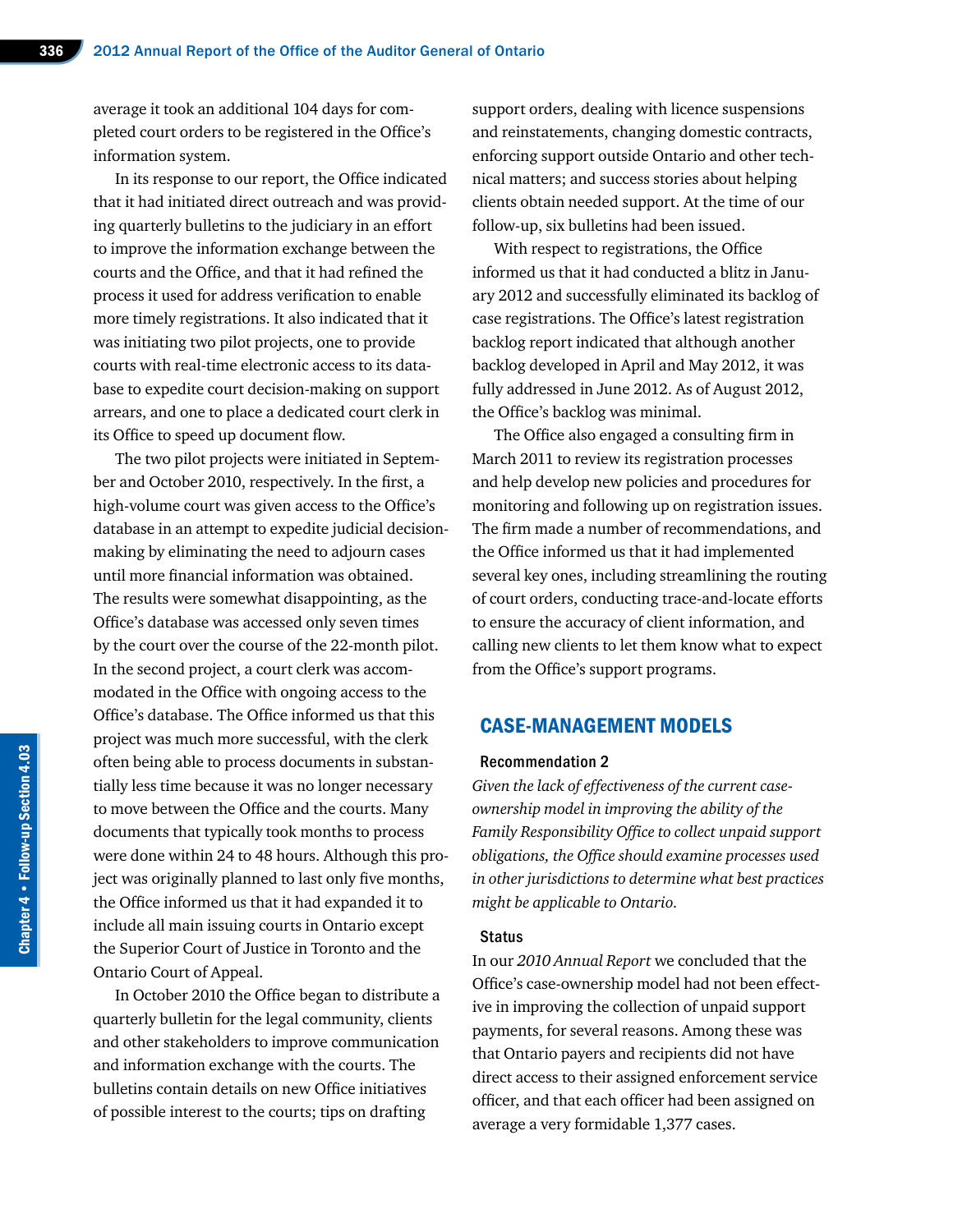In its response to our 2010 report, the Office indicated that it was moving to a proactive case-management model whereby a dedicated caseworker would be assigned for the life of each client's case and that clients would have easier access to their caseworkers and experience fewer blocked calls.

At the time of our follow-up, the Office informed us that it had completed an inter-jurisdictional survey of best practices to support payment collection in February 2011. Twenty jurisdictions responded to the survey, and information gathered from it was to be assessed as future business improvements were considered. The Office also informed us that it had established electronic payment transmission linkages with the provinces of British Columbia, Newfoundland, Prince Edward Island, Manitoba and Nova Scotia, and was working to set up similar mechanisms with the remaining provinces.

The Office also informed us that it had implemented a new case-management/client-service model in November 2011, which was based on its 2008 pilot project. The new model provides clients with direct access to the officer responsible for their case. The Office reported that it has been able to eliminate its call blockage problem since the model was implemented, and call wait times have been reduced from an average of eight minutes to an average of less than two minutes, while the number of calls handled has increased from approximately 48,000 per month to 80,000 per month.

# CALL-CENTRE OPERATIONS

#### Recommendation 3

*Since the call centre remains the primary means by which clients communicate with the Family Responsibility Office, the Office should review its call-centre operations and take the steps necessary to ensure that all calls are answered within a reasonable time. It should also track and report the results of its efforts to improve call-centre operations.*

#### **Status**

In our *2010 Annual Report* we noted that the Office was not regularly monitoring its call centre and therefore had little information with respect to the number of calls that were not getting through and the nature of the calls. A 2008 study found that 80% of calls were not getting through the Office's queuing system, and one in seven callers who did get through eventually hung up before being answered.

The Office agreed with our recommendations, and in its response to our report it indicated that it had just implemented a new telephone system in June 2010 that provided managers with information to refine the scheduling of call-centre staff and to monitor the number of calls not getting through. The Office also noted in its response that it had developed new customer-service standards that would provide benchmarks to measure progress and future performance.

At the time of our follow-up, the Office informed us that it had implemented new call-centre reporting and monitoring processes in December 2010, which incorporated performance indicators addressing wait-time management, call-taking standards, absenteeism and schedule adherence. It also informed us that it had implemented customer service standards and a feedback process for online clients in January 2011. In February 2011, the Office used its telephone system to collect information on call blockage rates, the analysis of which indicated a correlation between wait times and call blockage rates. The Office reported that it was able to reduce call blockage rates by 50% after this review. However, the implementation of the new case-management model in November 2011 moved the Office away from a call-centre business model and it has since been able to eliminate the problem of blocked calls altogether.

The Office also informed us that it began providing a new customer service training program for its staff in March 2012.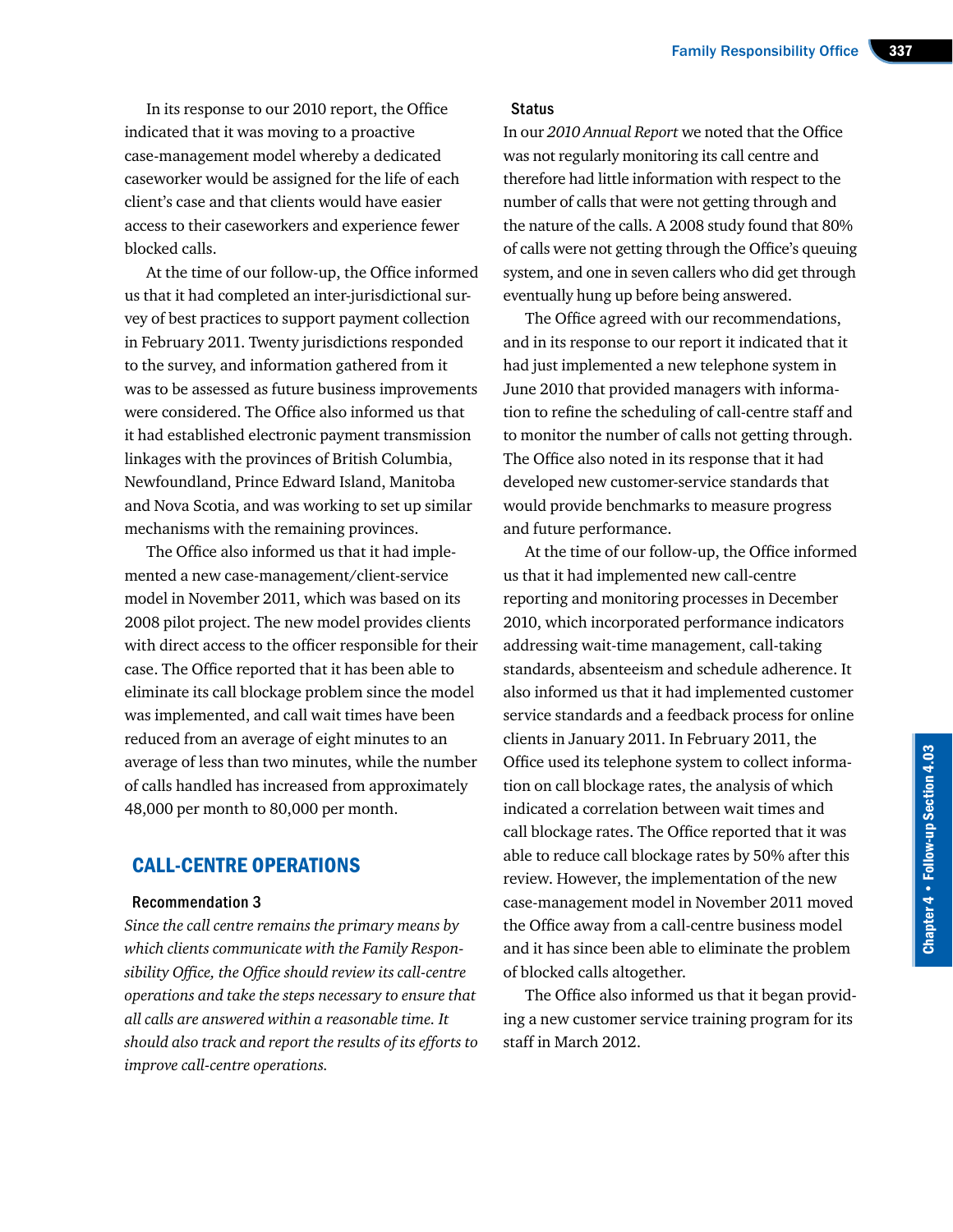## BRING-FORWARD NOTES

#### Recommendation 4

*To help ensure that the Family Responsibility Office deals with such issues as client inquiries and enforcement actions appropriately and on a more timely basis, management should monitor whether enforcement services officers review their bring-forward notes, conduct the necessary follow-up work, and clear up these notes on a timely and appropriate basis.*

#### **Status**

In our *2010 Annual Report* we noted that there were approximately 91,000 outstanding bring-forward notes awaiting resolution by enforcement officers, and that the number of bring-forward notes for a sample of these officers ranged from 123 to 1,358 per officer. Bring-forward notes are intended to trigger specific action on a case within one month. We also noted that the status of one-third of these notes was "open," meaning they either had not been read or had not been acted upon, and that despite an Office target of addressing bring-forward notes within 30 days, about half of the notes had been outstanding for more than 90 days.

In its response to our report, the Office informed us it would conduct a blitz in the fall of 2010 to address outstanding bring-forward notes, and from that point on staff training and new performance measures would be developed to ensure that bringforward notes were managed properly and followed up in a timely fashion.

At the time of our follow-up, the Office informed us that it had completed its blitz and had taken action on all outstanding bring-forward notes. It had also introduced a new policy and performance measurement mechanism to monitor and manage bring-forward notes, and all Office staff and managers had been trained on the new policy in June 2011. The Office said that it planned to eliminate the use of bring-forward notes after its new case-management system was implemented, replacing it with a process of system-generated and manually created service requests to streamline the follow-up process.

# SUPPORT-ENFORCEMENT ACTION

#### Recommendation 5

*To help it collect arrears more effectively, the Family Responsibility Office should ensure that enforcement staff:*

- *initiate enforcement actions for both ongoing and newly registered cases on a more timely basis; and*
- *document why specific enforcement steps were, or were not, taken, and concentrate on those steps that are apt to be more successful in particular circumstances.*

*The Office should also establish a quality control process and effective managerial oversight to assess whether reasonable efforts have been made to collect arrears. If it is determined that reasonable efforts have not been made, it should take corrective action.*

*Locating payers is often the most challenging issue, so the Office should also discuss with the Ministry of Health and Long-Term Care the current restriction on access to payer addresses from the OHIP database.*

#### **Status**

In our *2010 Annual Report* we noted that approximately two-thirds of all support-payers were either in non-compliance or only in partial compliance with their support obligations and that enforcement actions were often neither timely nor effective. We found that it took on average almost four months after a case went into arrears before officers took their first enforcement action, and seven months for newly registered cases for which no child or spousal payments had ever been made. We also noted long gaps between enforcement actions, ranging from six months to five years (averaging two years) and that only 20% to 25% of the Office's total cases were worked on in any given year.

The Office agreed with our recommendations, and in its response to our 2010 report indicated that it was updating its policies and procedures to make enforcement actions more consistent and effective. It also planned to implement new case-management technology in 2012 to enable more proactive enforcement actions, and was working with the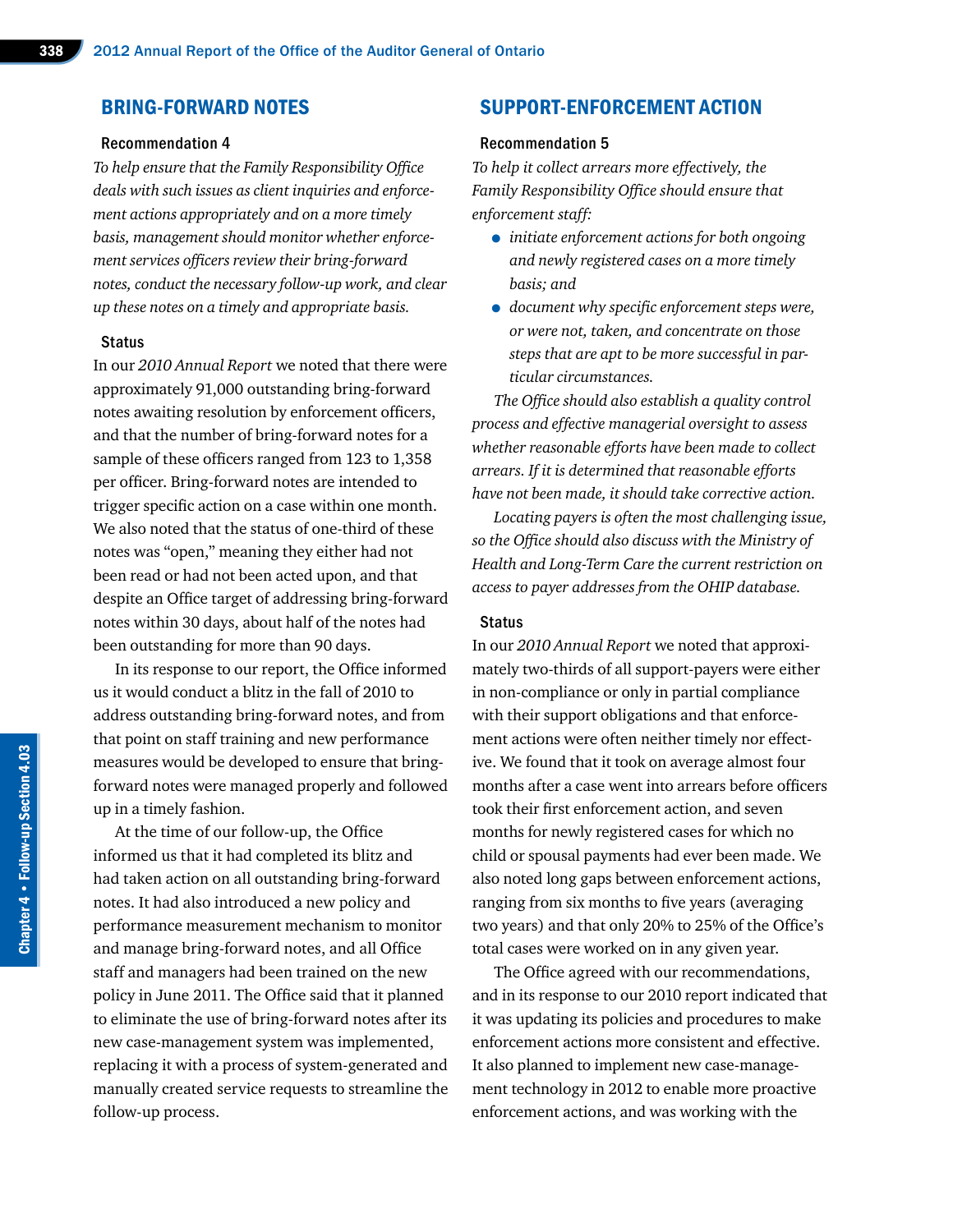federal government, law enforcement agencies and other provincial ministries to obtain new tools and databases for locating defaulting payers.

At the time of our follow-up, the Office informed us that it had, with the assistance of an external consulting firm, reviewed its processes for default hearings and warrants of committal in 2009 and then implemented changes to both processes to improve quality control and oversight. It further informed us that in November 2010 it had begun discussions with the federal government and law enforcement organizations to gain access to new trace-and-locate tools, such as the Canadian Police Information Centre database. Although this request was eventually denied, in December 2010 the Office of the Registrar General agreed that the Family Responsibility Office could access its database to obtain reports of death registrations and name changes for help with locating clients and verifying deaths.

The Office indicated that it had completed a report profiling its arrears in February 2011, and in April 2011 had initiated a project with the Ministry of Health and Long-Term Care (MOHLTC) aimed at obtaining access to its Registered Persons Database containing the address information of Ontario health-card holders. The Office was granted access to make unlimited manual address-related queries of the database, through a dedicated resource at MOHLTC. In May 2011 the Office was granted further access to the databases of the Municipal Property Assessment Corporation and the Personal Property Security Registry. Finally, in August 2011 the Office's seven trace-and-locate specialists were granted unlimited access to the Registered Persons Database. Office management informed us that this tool has been found to be one of the most useful for locating payers, and has led to a significant improvement in the overall tracing success rate.

# **CASELOADS**

#### Recommendation 6

*To help improve the administration of its enforcement program, the Family Responsibility Office should:*

- *establish reasonable criteria and benchmarks setting out what is a manageable caseload, and staff its enforcement activity accordingly; and*
- *regularly monitor and assess the productivity and effectiveness of its enforcement staff, both individually and collectively, in responding to inquiries, taking timely and appropriate enforcement actions, and collecting outstanding support obligations.*

#### **Status**

In our *2010 Annual Report*, we noted that enforcement officers were each handling 1,377 cases on average, while enforcement staff in two other large provinces operated with average caseloads of 446 and 312, respectively. We further noted that the Office had never established standards for what a reasonable case load should be, and had no monitoring system in place for management to assess enforcement staff productivity.

In its response to our report, the Office informed us that efforts were underway to establish a new caseload-management model for staff, and that the work would be completed by the end of 2010. In addition, the new case-management system planned to be in place by the end of 2012 was expected to equip staff with better tools, such as automated reminders, and allow management to better monitor the effectiveness of enforcement actions.

At the time of our follow-up, the Office informed us that it had begun tracking productivity measures of enforcement staff in February 2011. These measures included how quickly calls were being answered, the timeliness and appropriateness of enforcement actions and the appropriate use of bring-forward notes.

# SUPPORT PAYMENTS IN ARREARS

#### Recommendation 7

*To enable it to concentrate its efforts on those accounts most likely to yield results and to objectively measure the effectiveness over time of its enforcement activities, the Family Responsibility Office needs to obtain better data on support payments in arrears.*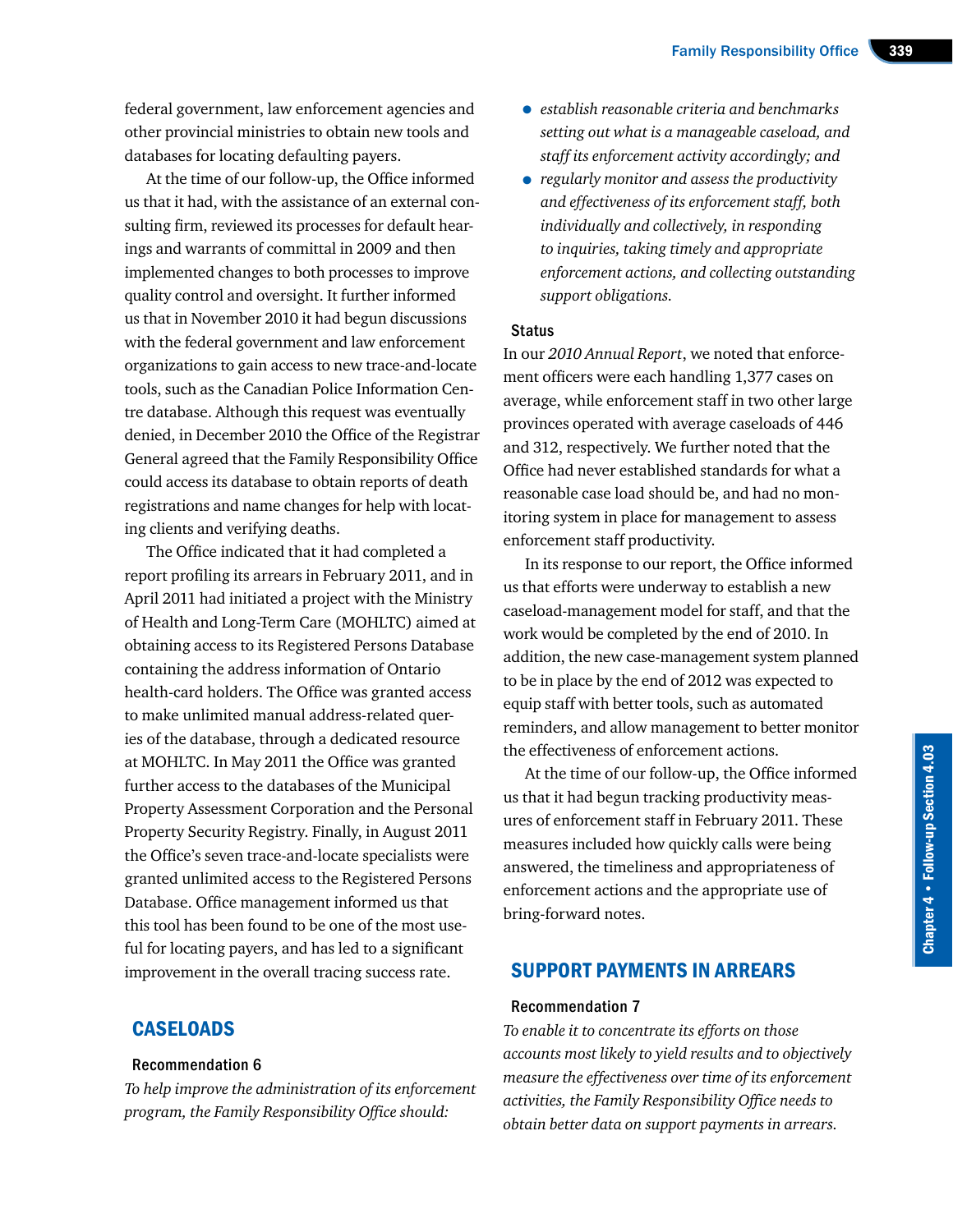#### **Status**

In our *2010 Annual Report*, we found that the total amount of support payments in arrears as of December 31, 2009, was approximately \$1.6 billion—up 23% since our previous audit in 2003. The Office had minimal information on this balance, and could not provide us with the individual balances that accumulated to that total, or which portion of this balance was deemed uncollectible.

The Office agreed with our recommendation, and in its response to our 2010 report indicated that it had developed a number of performance measures to strengthen its collection function. These measures included the cost of collecting support payments, value of arrears owed, number of enforcement actions by type, and disbursement rates.

At the time of our follow-up, the Ministry of Community and Social Services informed us that it had conducted a cross-jurisdictional scan of arrears best practices in November 2010. After this, in December 2010, the Ministry launched a project to develop the capacity to gather improved data about arrears, client behaviour and enforcement effectiveness. The project had four deliverables: a profile of arrears, an assessment of arrears collectability, an assessment of the effectiveness of the Office's enforcement actions with respect to collection and compliance, and a guideline on how to better target cases to generate support payments. The profile of arrears was completed in February 2011, and in September 2011 the project team developed operational measures related to arrears, including the cost of collecting support payments, the number of enforcement actions by type, and disbursement rates.

The Office further informed us that it had begun updating policies and procedures related to managing and categorizing arrears in March 2012. The Office planned to complete this project in late 2012.

# PAYMENT PROCESSING

#### Recommendation 8

*While the Family Responsibility Office is generally successful in processing and getting most support* 

*payments to intended recipients on a timely basis, it should strengthen its internal controls by:*

- *more diligently following up on and clearing items in the identified, unidentified, and miscellaneous suspense accounts; and*
- *adequately documenting the basis on which funds have been released from suspense accounts, along with evidence of managerial review and approval of the release of such funds.*

*The Office should also develop the computerized capability to calculate interest on support payments in arrears.*

#### **Status**

In our *2010 Annual Report*, we noted that accounting controls over payments received and subsequently disbursed to recipients were generally satisfactory. However, we did find that some support payments were in "suspense" accounts awaiting resolution for various reasons, and that these accounts were not adequately controlled. For example, we found that the Office failed to follow up on or clear almost three-quarters of the items in one such account, totalling \$2.9 million, within the required 90 days of receipt, and that the average age of the balances in this account was more than nine months. Another suspense account that held \$2.1 million at the time of our audit contained balances with an average age of over three years. A third suspense account found not being properly addressed contained \$7.2 million. We also found that the investigations and decisions to release funds from these suspense accounts were often not adequately documented or approved.

In its response to our report, the Office indicated that it had assigned staff resources to follow up on its suspense account balances, and was planning to revise its financial policies to incorporate performance time frames in an effort to get payments to clients more quickly.

At the time of our follow-up, the Office informed us that it had realigned the accounting functions in July 2010 and added several financial staff to enhance the segregation of duties, increase its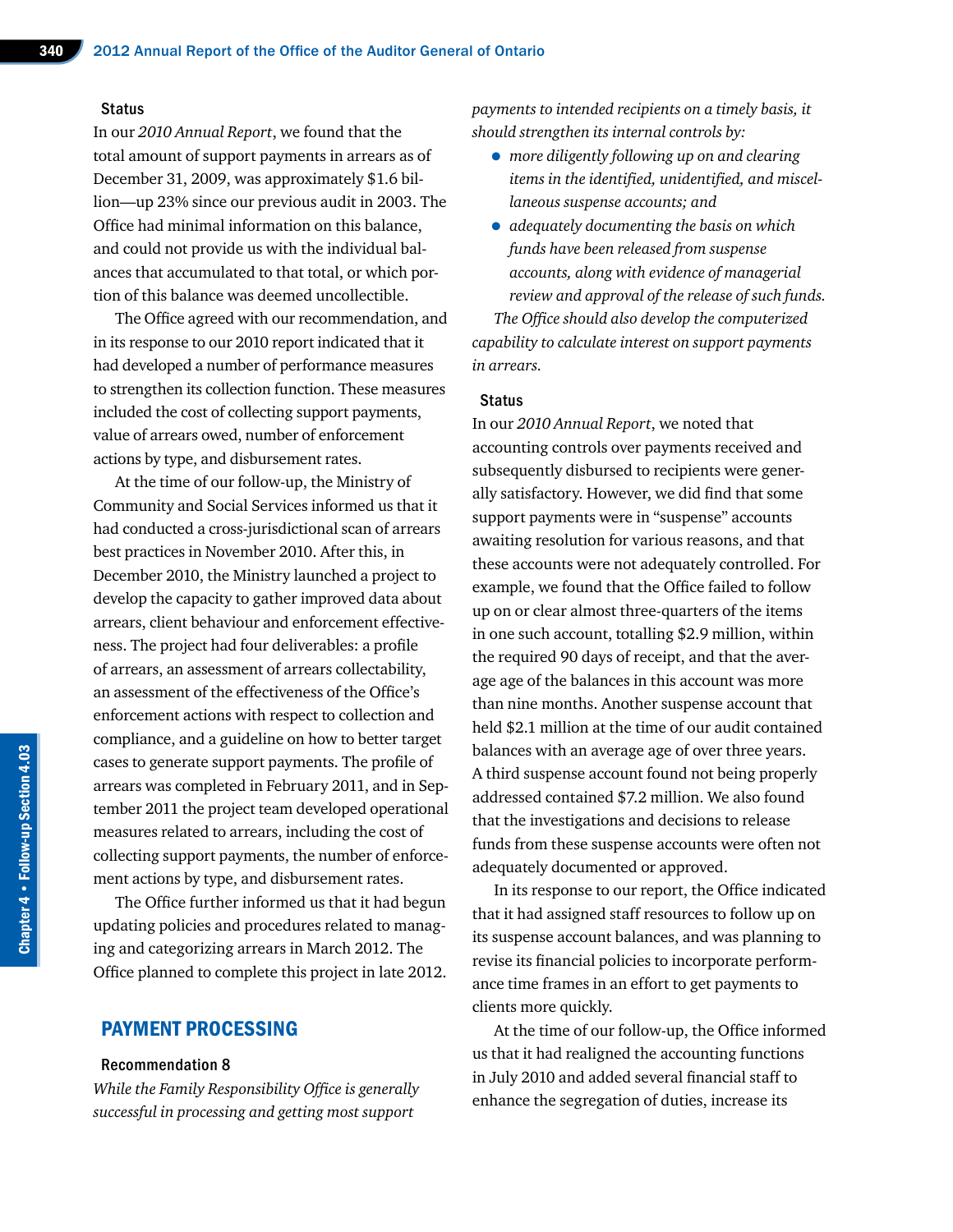analytical capacity and better monitor the client support payment process. In October 2010 the Office implemented new procedures for sorting and analyzing suspense account transactions and for documenting the reasons for holding or releasing funds in these accounts. Further, it developed new reports to allow daily monitoring of suspense account balances.

The Office also informed us that it had implemented a user-log policy for bring-forward notes in March 2011, which included expected time frames for action on the notes and for payment processing. In the fall of 2011 the Office initiated a trace-and-locate project for a sample of transactions in the miscellaneous suspense account and was able to close out some of the accounts and release payments to clients. The Office reported that, as of March 2012, it had reduced the suspense accounts by \$2.2 million (44%) and the miscellaneous account by \$1.4 million (19%) relative to the December 2009 balances.

With respect to interest on support payments in arrears, the Office informed us that it does not have the legislative authority to calculate interest, but that it does pursue interest where a court order includes an interest payment provision, when claimed by the recipient.

## PERFORMANCE MEASURES

#### Recommendation 9

*To help assess whether the Family Responsibility Office is meeting its stated objectives, and to help identify in a timely manner those areas needing improvement, the Office needs to define its key operational indicators, establish realistic targets, and measure and report on its success in meeting such targets.*

#### **Status**

In our *2010 Annual Report*, we concluded that the Office did not have sufficient information to enable it to properly assess its success in meeting its operational objectives, or for identifying areas in need of improvement. We suggested a number

of areas where management information would be useful, such as the time required to disburse funds to intended recipients, the timeliness of various enforcement actions and the length of time accounts have been in arrears.

In its response to our report, the Office indicated that it had established a performance measurement framework and was working to develop operational measures for items such as the cost of collecting support payments and the time needed to respond to a changed support order.

At the time of our follow-up, the Office informed us that it had completed several performance measurement projects in 2010. The first was the implementation of an "Executive Dashboard" providing management with an overview of key Office performance indicators and measures showing whether the Office was achieving internal targets in areas such as customer service, operations and financial strength. In November 2010 the Office implemented operational performance measurement at the branch level to provide managers and directors with information to better manage their staff and business processes. In December 2010 it established a protocol for incorporating its performance measures into the new case-management system so that this information would still be available when the system went live.

The Office further informed us that it had recruited a senior manager of program effectiveness and quality assurance in October 2011 to bring greater focus and expertise to the areas of targetsetting and performance measurement. In January 2012 the Office finalized a quality assurance framework incorporating the performance measures that had been developed.

The Office indicated that it would continue its work to further define and measure additional program performance indicators in the areas of collectability, enforcement effectiveness and case profiling.